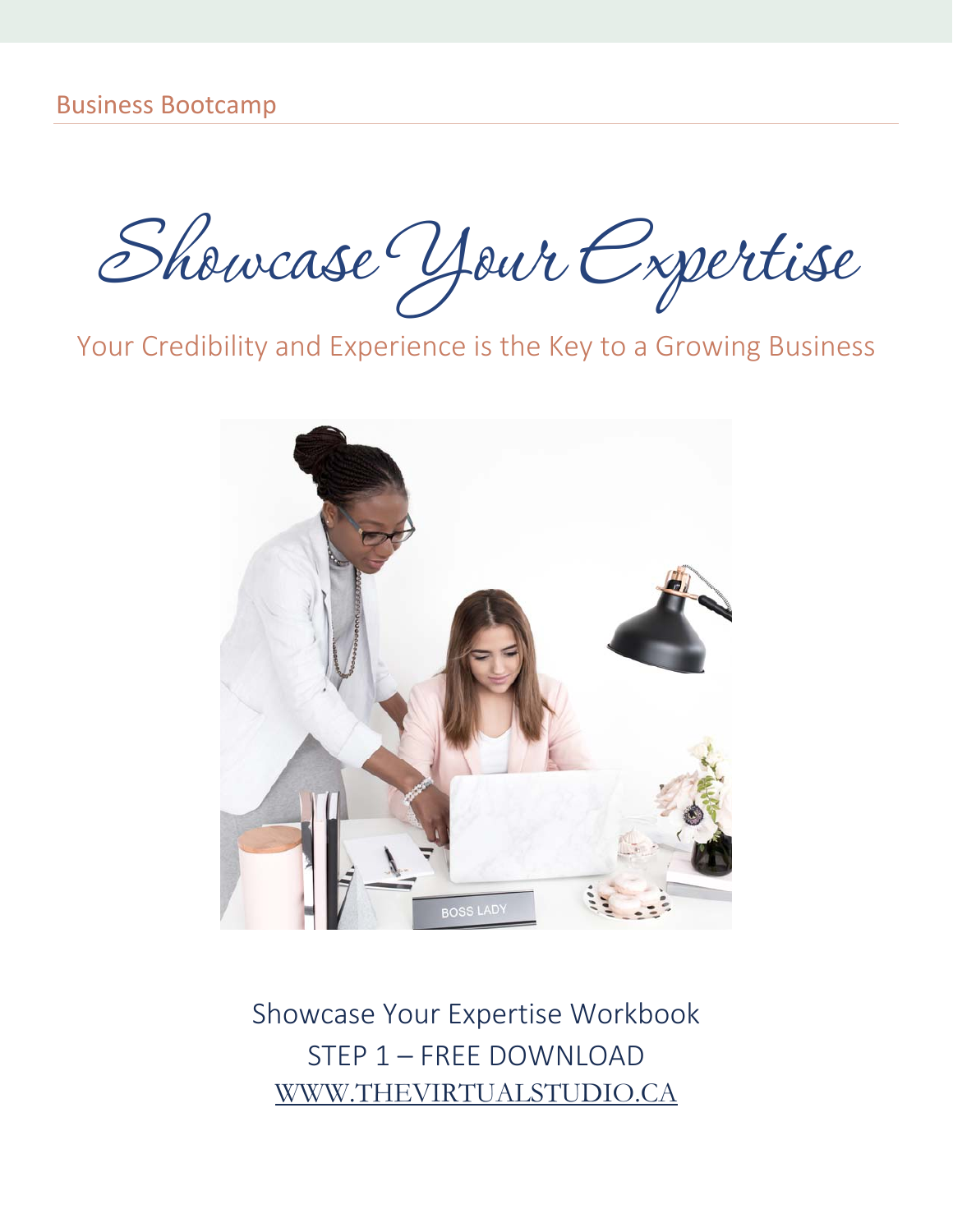#### Introduction: Your Credibility and Experience is the Key to a Growing Business

Think about the last time you hired a contractor, either for your business or to do something around your home. Did you look for the lowest price, or did you look for someone with experience? Did you check the contractor's references, or just take his word at face value?

You likely have heard the old adage, "you get what you pay for," and usually, when you hire someone simply based on the lowest price, you'll get someone who's not as experienced as the higher‐priced contractor. Lack of experience can lead to mistakes, and sometimes they are costly. And let's face it, not everybody is as honest as you are, so if you're not checking references, you might get scammed.

What's the lesson here? Successful businesses stay afloat when they gain years of experience and build their credibility with their audience. These business owners learn from their own mistakes, adjust the way they do business when something doesn't work, and are willing to share their knowledge with their clients prior to being hired.

Customers will flock to businesses with a good track record and good customer reviews. It stands to reason that an influx of customers means hiring more team members and making more sales, thereby creating a growing business.

Now let's put YOU into this equation. You should always charge what you're worth because if you undercut your competition, that will bring in the tire kickers. These are customers who aren't loyal and they *may* still ask you for an even further discount. This is not the audience base that will allow your business to grow.

Your expertise should be shown both on and offline. Never be afraid to market yourself because you can't control the search engine rankings and you don't want to depend on 'hope' marketing. That's a very passive way to run your business; HOPING that people will find you. Be visible online and offline, be vocal, tell people what you do, share your experiences, offer advice. THIS will build your credibility and you will gain more visibility, thereby gaining new followers and potential new clients.

No matter what stage of business you're in today, whether you just opened your doors or have had a string of clients for years, today is the day to concentrate on building your credibility and sharing your expertise with the world. This is no time to be a wallflower, especially if you have big dreams of growing your team, hitting a certain income milestone, selling a certain number of products, or booking a guest appearance on City Line.

#### So, be proud of your success and plan on sharing it with your audience.

© The Virtual Studio with Cheelene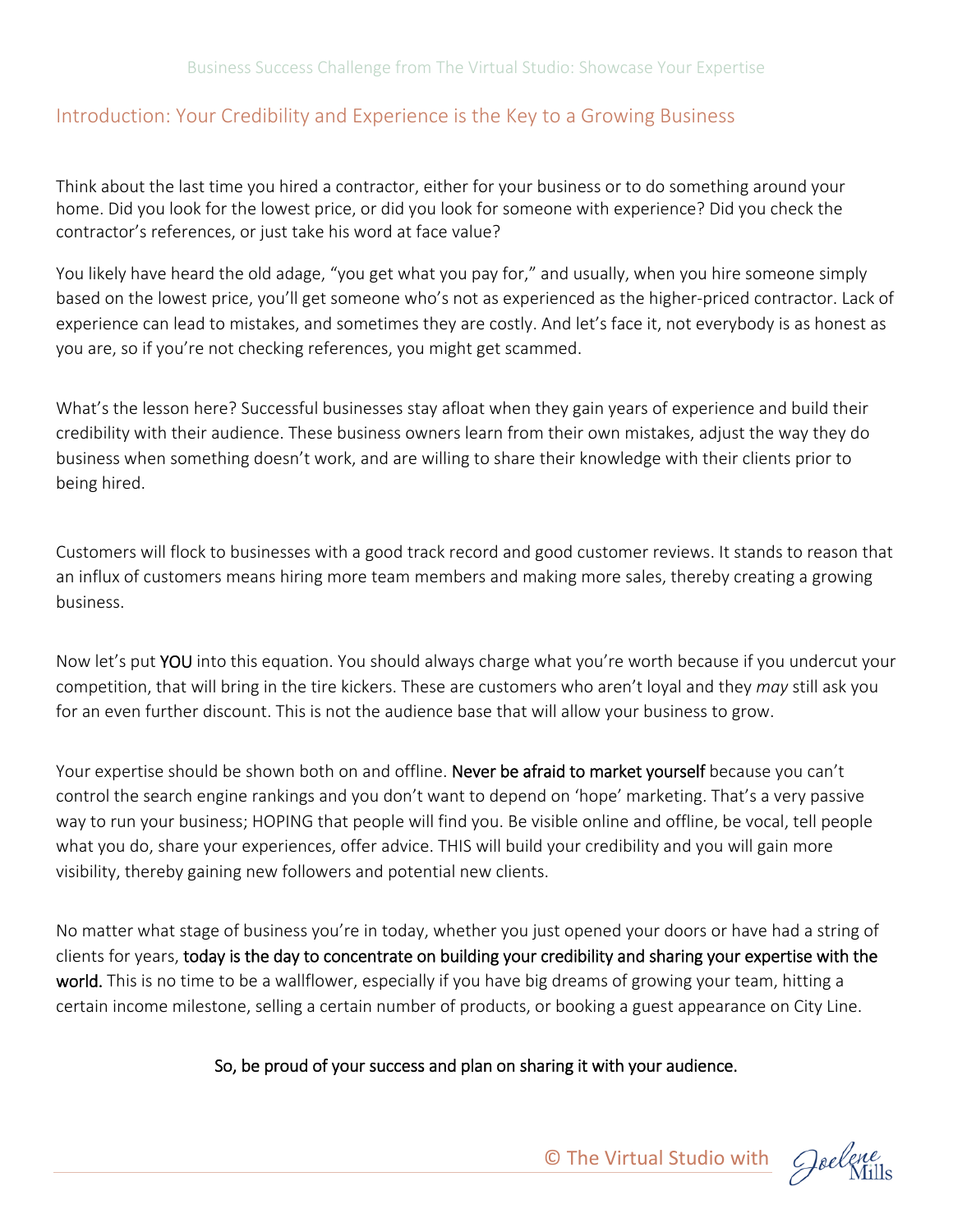# Step ONE: Identify Your Zone of Genius.

How do you want to be perceived: as a Jill‐of‐All‐Trades who helps everyone under the sun and offers generic, one‐size‐fits‐all solutions? Or as a specialist who has experience in a certain field with customized advice and proven results?

# You should want the latter.

While it's tempting to want to help everyone and you may think this is the best way to reach your income goals, being a Jill-of-All-Trades will not build your credibility and will spread your time and experience too thin. It's virtually impossible to know everything about everything, and doing hours and hours of research on multiple topics isn't cost effective. Just accepting clients to fill your calendar or sales quota is a disservice to your customers and to yourself.

However, when you are a specialist in your chosen field, your credibility increases and you can identify your target market and joint venture partners more easily. As a specialist, you already have years of work experience. You enjoy the field, so you'll want to stay up-to-date on the latest news and technology. You may even publish a book or produce a signature product or program, thereby increasing your revenue, your reach, and your name recognition.

Based on your extensive experience, you may also hear from media contacts for interviews or quotes for a news story. Media exposure leads to even bigger reach, name recognition, and possibly more revenue than you had before.

### Yes, it's much better to be known as a specialist.

Think of it this way. Albert Einstein was an undisputed genius in physics and math. Based on the fact that he was constantly questioning and doing research, if anybody ever had a question about physics, no doubt they would be told to, "Go ask Albert." He was the go-to person of his time.

Could Einstein answer questions about music, writing, or other sciences? Probably, but his passion was for physics; it's what brought him to life every day, and it's what possessed him to continue doing research in his spare time after college. It's what earned him the Nobel Prize in 1921. His specialty in physics is what earned him a place in history to this day.

© The Virtual Studio with Goelene